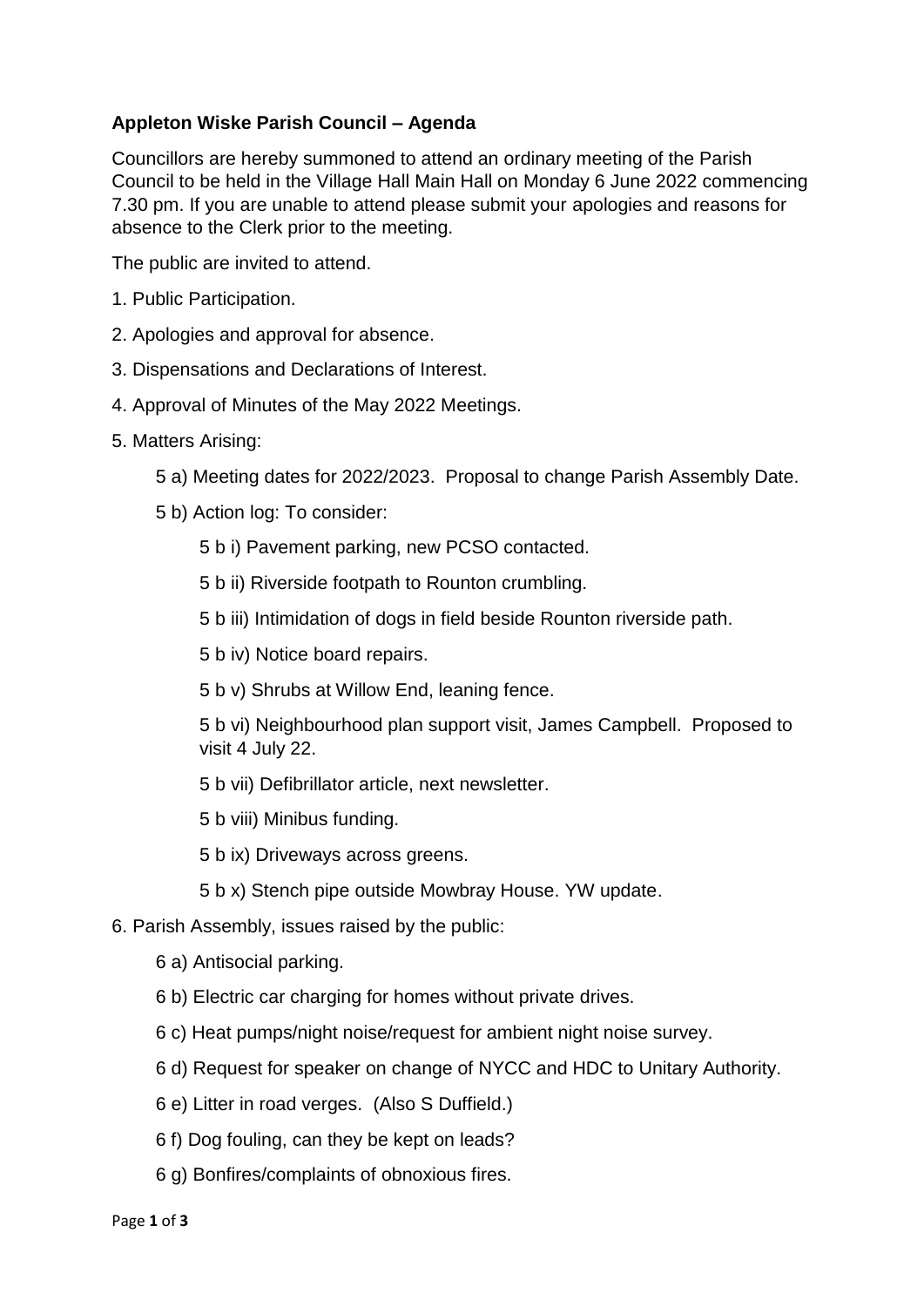6 h) Village Shop Relocation.

6 i) Road Safety, Picton/Rountons junction.

6 j) New development/affordable housing.

7. Police Report, dated 22 April to 28 May 22. One crime, theft. Email from Dougie Beveridge offering to visit if we wish.

8. Training for new Councillors (S Duffield).

9. Consider Tree Preservation Orders, Black Poplars, ARA field, (D Partington)

10. Consider waste bins, repair or replace. (D Partington)

11. Yorkshire water Sewer Pipe investigations. (R Johnson)

12. AWPC Assets – consider.

13. Staffing committee vacancy.

14. Cloud Storage -deferred from May.

15. Clerk's report: Training/Procedures/Financial Standing Orders cheques/BACS payments.

16. To consider nominating a Finance officer/Finance Subcommittee, to consider Financial Governance, Standing orders, Cash reserves policy. (Ref Clerk's report.)

17. Correspondence.

17 a) Letter H Dawson, advance notice intends to resign as Auditor.

17 b) Email L Breckon requesting PC insurance for open gardens 16/17 July.

17 c) Thank you card, S McDonell

- 17 d) Community First, Survey
- 17 e) Council for British Archaeology, invitation to join.
- 17 f) Police and Fire Commissioner Risk Resource Consultation
- 17 g) Local flood risk strategy consultation.

18 Planning Matters.

18 a) Emmerson House, 22/00201/FUL, Proposed shed, Granted.

18 b) Planning applications awaiting decision:

\* 2 Ryegrass House, Hornby Road DL6 2AF, ref 22/00563/DCN

- \* Land to West of Smithy Green, Hornby Road, ref 22/00564/DCN
- \* Land and buildings at Village Farm Front St, ref 22/00349/FUL
- \* Land East of former Shorthorn Inn, ref 22/00331/OUT